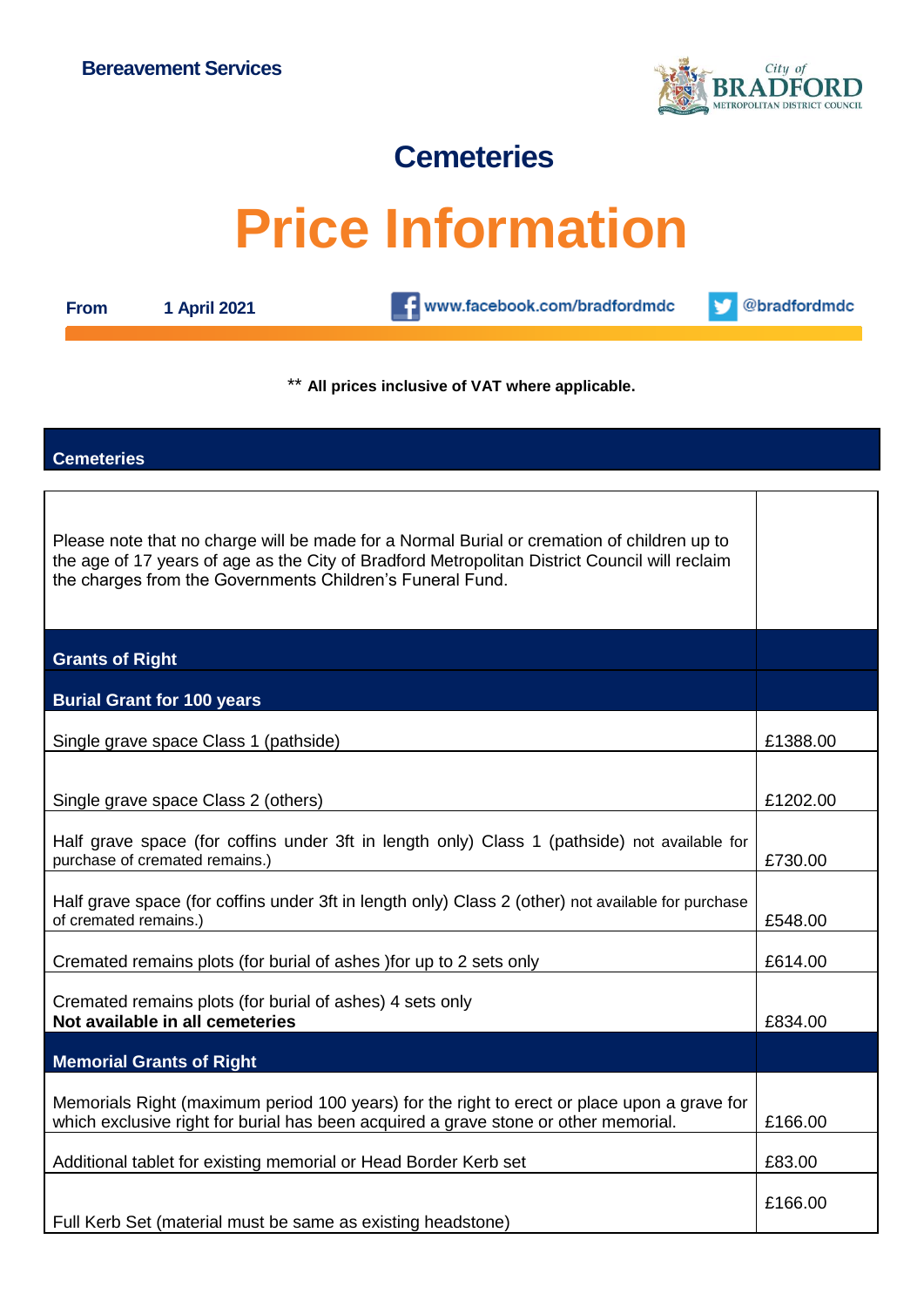| Cover Slab (material must be same as existing headstone)                                                                                                                                                                       |          |
|--------------------------------------------------------------------------------------------------------------------------------------------------------------------------------------------------------------------------------|----------|
| Permit charge for a re-inscription of a grave stone or other memorial                                                                                                                                                          | £62.00   |
| <b>Interments</b>                                                                                                                                                                                                              |          |
|                                                                                                                                                                                                                                |          |
| Interment in stillborn and young infant (up to age of one month) communal grave for which<br>Exclusive Rights of burial have not been granted.                                                                                 | £84.00   |
| Interment in stillborn and young infant communal grave for which Exclusive Rights of burial<br>have not been granted (Hospital Contract)                                                                                       |          |
| Half grave space excavating up to 4ft 6" deep (for coffin under 3ft in length Resident Only                                                                                                                                    | £390.00  |
| Excavating up to 4ft 6" deep (grave for one)                                                                                                                                                                                   | £934.00  |
| Excavating up to 6ft 0" deep (grave for two)                                                                                                                                                                                   | £1040.00 |
| $\star$<br>Excavating up to 7ft 6" deep (grave for three)                                                                                                                                                                      | £1134.00 |
| Excavating up to 9ft 0" deep (grave for four)<br>$\ast$                                                                                                                                                                        | £1227.00 |
| it is not possible to excavate to these depths in all cemetery sections because of<br>ground conditions. In some cemeteries graves will only be sold for opening to<br>maximum 6ft (grave for two) only                        |          |
| Reopen brick grave or vault                                                                                                                                                                                                    | £880.00  |
| <b>Cremated Remains interment</b>                                                                                                                                                                                              | £219.00  |
| Cremated Remains Interment Saturday (burials only by arrangement with the Bereavement<br>Services Manager. If sufficient members of staff are available to provide the service.)<br>Latest burial time if accepted is 11.00 am |          |
|                                                                                                                                                                                                                                |          |
|                                                                                                                                                                                                                                |          |
| <b>Woodland Burial (Thornton Cemetery Only)</b>                                                                                                                                                                                | £1800.00 |
| Saturday burials only by arrangement with the Bereavement<br>Services Manager. If sufficient members of staff are<br>available to provide the service. Double Charges apply to all interments on Saturday                      |          |
| <b>Addition charges</b> for walling earth grave to surface for which exclusive right of burial have<br>heen grapted. This charge must be made in conjunction with the interment fee                                            |          |

| been granted. This charge must be made in conjunction with the interment fee. |          |
|-------------------------------------------------------------------------------|----------|
| Walling of earth grave to surface up to 6ft 0" deep                           | £2000.00 |
| Walling of earth grave to surface up to 9ft 0" deep (maximum)                 | £2700.00 |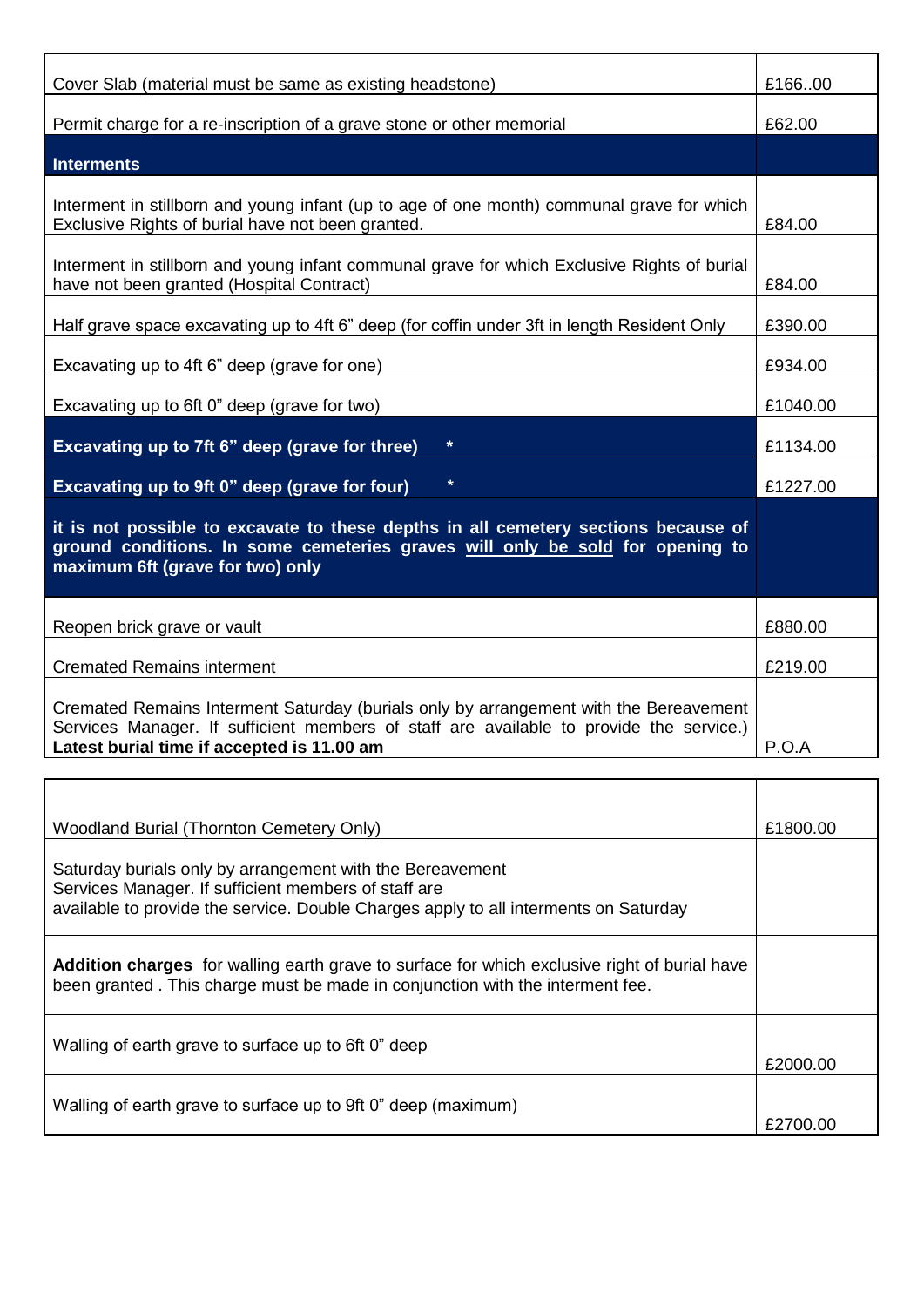| A burial will be accepted at short notice if all the<br>documentation is produced with immediate effect and if it<br>is possible to facilitate the request, bearing in mind the<br>existing workload. The additional charge for short notice $-50$ % of interment charge. This<br>fee will apply to |                         |
|-----------------------------------------------------------------------------------------------------------------------------------------------------------------------------------------------------------------------------------------------------------------------------------------------------|-------------------------|
| Less than 72 hours notice for a lined grave<br>Less than 48 hours notice for an earth grave<br>Less than 24 hours notice for a cremated remains grave.                                                                                                                                              |                         |
| <b>Memorials</b>                                                                                                                                                                                                                                                                                    |                         |
| Funeral Directors should arrange for a Monumental Mason to undertake all work on<br>memorials, Headstones, Border Stones removal only (excluding liability)                                                                                                                                         |                         |
| <b>Use of Chapel</b>                                                                                                                                                                                                                                                                                |                         |
| Use of crematorium chapels for a burial or memorial service Scholemoor, Nab Wood and<br>Oakworth (Monday to Friday) including entering and exiting of chapel                                                                                                                                        | £187.00                 |
|                                                                                                                                                                                                                                                                                                     |                         |
| <b>Miscellaneous</b>                                                                                                                                                                                                                                                                                |                         |
| <b>Exhumations</b>                                                                                                                                                                                                                                                                                  | <b>P.O.A.</b>           |
| Administration fee to process late Interment paperwork (i.e. forms that are received after<br>10.00 am 2 clear working days before the proposed interment)                                                                                                                                          | £45.00                  |
| Late cancellation of Burial Service (less than 2 clear working days before the proposed<br>funeral) ***                                                                                                                                                                                             | 50% of<br>interment fee |
| <b>Burial certificate</b>                                                                                                                                                                                                                                                                           | £45.00                  |
| Genealogical Search (where date of death not known & before 2002) per person, per day                                                                                                                                                                                                               | £100.00 **              |
| Genealogical Search (where date of death known 2002 onwards) per person                                                                                                                                                                                                                             | £7.00 **                |
| Monthly fee for holding cremated remains after 1 month                                                                                                                                                                                                                                              | £64.00                  |

Memorial seat P.O.A. \* \*

# **Out of District**

- A) An additional 50% of the interment fee will be charged if the person to be interred has not been previously been a resident of the Bradford Metropolitan District.
- B) An additional 50% of the Exclusive Right fee will be charged for a new grave unless the deceased has been a resident of the Bradford Metropolitan District.
- C) If within 2 years the owner of the Exclusive right request a transfer of ownership to someone living outside the Metropolitan District, the additional charge will be payable in addition to the fee for endorsement of the transfer.